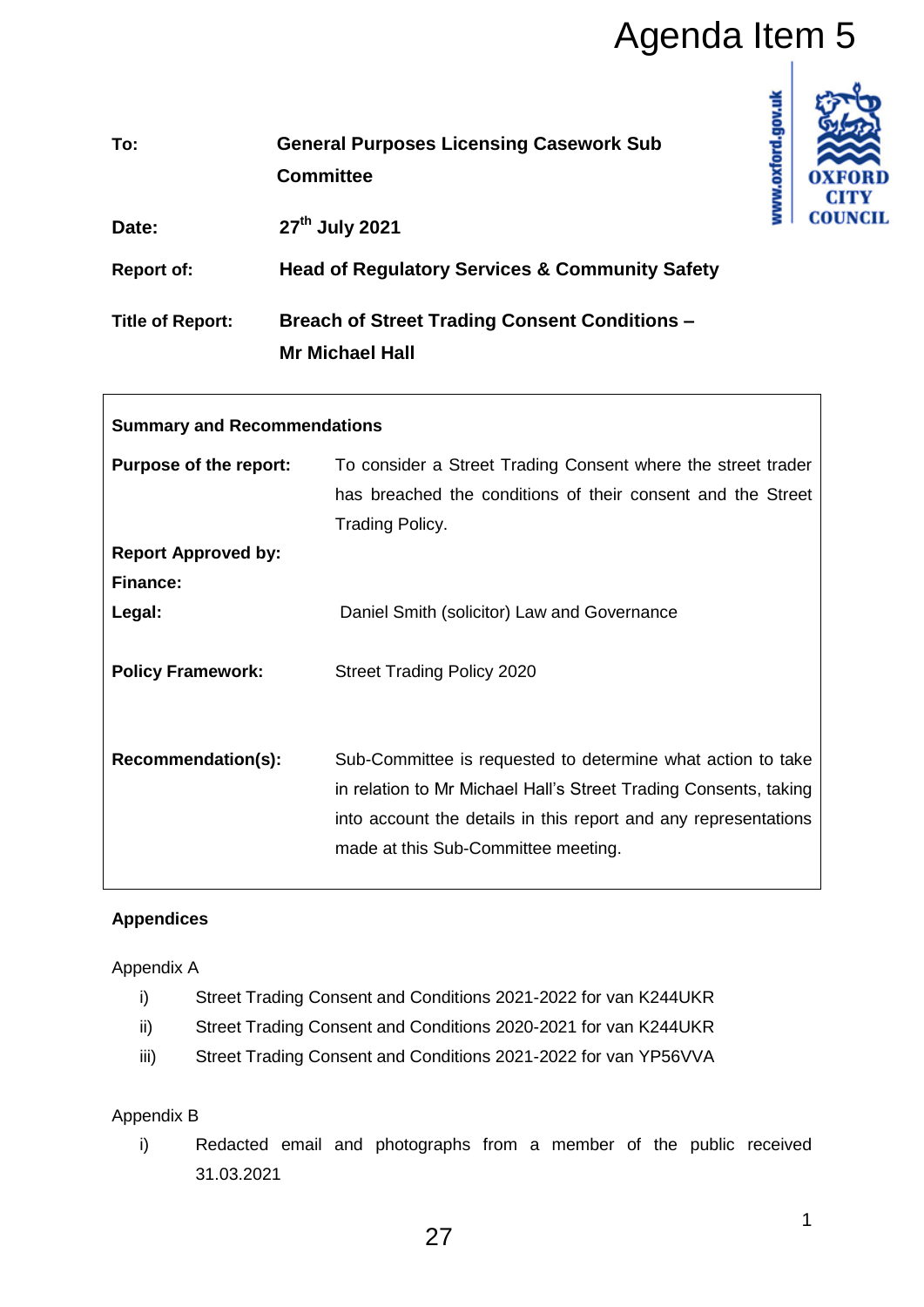- ii) Redacted email received from a member of the public 19.04.2021
- iii) Redacted email and photographs from a member of the public received 30.04.2021
- iv) Redacted email and photo received from the Principal of Oxford Spires Academy, Glanville Road 24.06.2021
- v) Redacted email received from a member of staff at Oxford Spires Academy, Glanville Road 28.06.2021
- vi) Signed statement of Michael Watson, Licensing Officer, Oxford City Council Business Regulation Team, including time and date stamped photographs exhibited as MEW1 and MEW2.
- vii) Signed statement of Claire Siddle, Compliance Assistant, Oxford City Council Business Regulation Team.

## Appendix C

- i) Redacted email chain received 07.04.2021 to 08.04.2021
- ii) Redacted email with photographs received 07.04.2021

## Appendix D

i) Signed statement of Claire Siddle, Compliance Assistant, Oxford City Council Business Regulation Team, including time and date stamped photographs exhibited as CLS/1.

## Appendix E

i) Extract of minutes of a meeting of the General Purposes Licensing Casework Sub-Committee on Wednesday 30<sup>th</sup> May 2018.

## Appendix F

- i) Warning letter emailed to Mr Michael Hall by Michael Watson 08.07.2021
- ii) Mr Michael Hall's response to Michael Watson's warning letter 13.07.2021

## **Legislative Background/Legal Framework**

1. In 1986 the Council resolved that Schedule 4 to the Local Government (Miscellaneous Provisions) Act 1982 should apply to its area. Under Schedule 4 the Council can manage street trading by designating streets as "consent streets", "licence streets" or "prohibited streets". All streets within Oxford are currently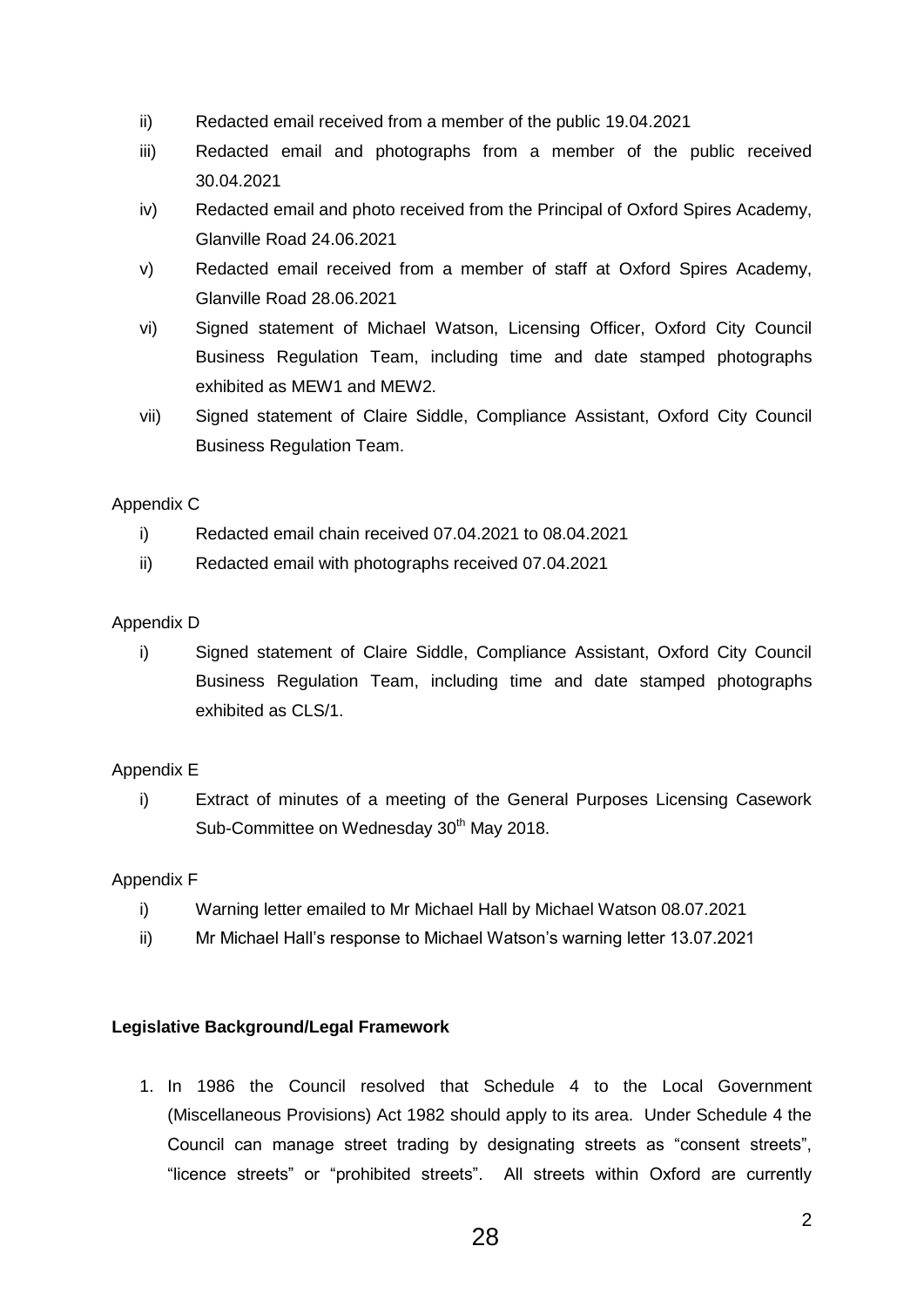designated "consent streets" and any trading requires the grant of a street trading consent. Street trading consent may be granted as the Council "thinks fit". When exercising the power to grant and enforce consents the Sub Committee should only take into account relevant considerations; must give each applicant or consent holder a fair hearing and should give reasons for their decisions.

2. Street trading consent is granted subject to the Council's standard conditions. The Sub Committee may amend or attach any additional conditions to a Consent that it considers "reasonably necessary".

### **Policy Considerations**

- 3. The Street Trading Policy was adopted by Council in April 2020 and came into force on 1<sup>st</sup> April 2020 for existing traders. Paragraph 5.2 of the Policy states that the Head of Regulatory Services and Community Safety is authorised to:
	- "5.2(c)(i) Refer Consent holders to the General Purposes Licensing Casework Sub-Committee: when there has been a complaint about the trader or the trader has breached the conditions of their Street Trading Consent."

#### **Reasons for Referral to Licensing & Registration Sub Committee**

- 4. Mr Michael Hall holds four Street Trading Consents in total for the following sites and vehicles: an Ice Cream Trike on Catte Street, an Ice Cream Trailer at Magdalen College, a Ford Transit Van registration YP56 VVA and a Ford Transit Van registration K244 UKR. Mr Hall has held these Consents for over five years.
- 5. The current Consent for ice cream van K244 UKR was issued on 1<sup>st</sup> April 2021 and will expire on  $31<sup>st</sup>$  March 2022. Mr Hall is permitted to trade as a Peripatetic Consent holder, Monday to Sunday 12:00-21:00hrs selling ice cream, confectionary and cold drinks. The previous year's Consent was issued on 31<sup>st</sup> March 2020 and expired on 31<sup>st</sup> March 2021.
- 6. This matter has been referred to the Sub Committee in accordance with paragraph 5.2 of the Policy due to three complaints received by the Business Regulation Team from: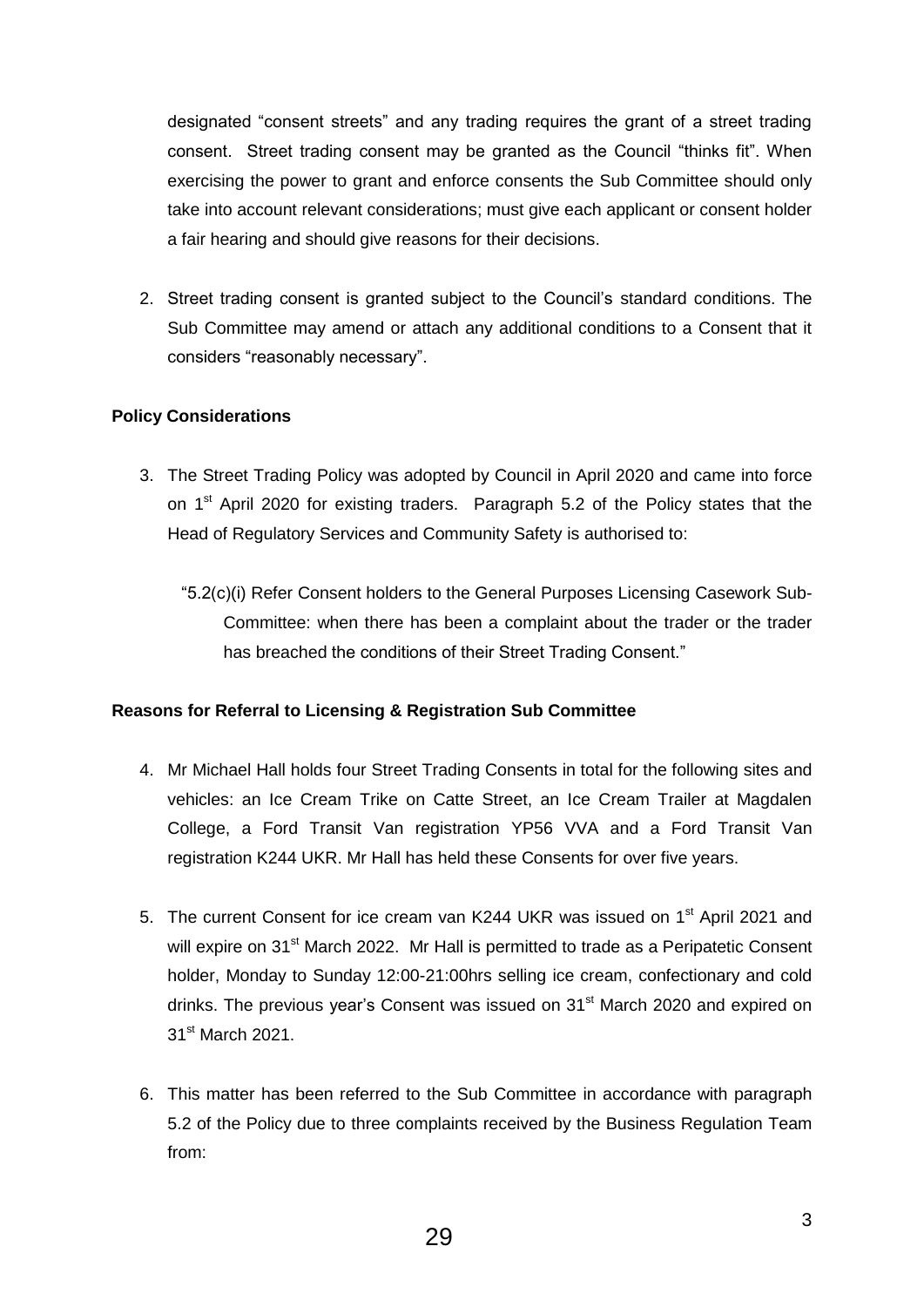- The Principal of Oxford Spires Academy School
- An individual who holds a Street Trading Consent
- A concerned member of the public

# **Contravention 1 – Oxford Spires Academy**

- 7. The first complaint was received on Wednesday  $31<sup>st</sup>$  March 2021 from a member of the public who resides at an address on Glanville Road. The complaint was regarding Mr Hall's ice cream van K244 UKR trading daily from outside Oxford Spires Academy, Glanville Road, Cowley. The member of the public advised that the van was parking directly outside the school and idling for up to an hour. The complainant submitted photographic evidence showing the vehicle in situ on Monday  $29<sup>th</sup>$  March 2021, Thursday  $22^{nd}$  April 2021 and Friday 30<sup>th</sup> April 2021.
- 8. The complainant independently contacted the Principal at Oxford Spires Academy to ascertain whether they had invited Mr Hall to trade outside their premises – the Principal's PA responded to the complainant to advise they had not (Appendix B(i))
- 9. Oxford City Council Licencing Officer, Michael Watson subsequently made contact via telephone with the Principal's Office at Oxford Spires Academy to request clarification on whether they had invited Mr Hall to trade outside their premises.

Appendix B(iv) details Marianne Blake, School Principal's response. It advises the van is frequently parked approximately 25 metres from the gate and for more than 20 minutes at any one time. She subsequently advises they would like the trader to cease this activity.

Appendix B(v) is a further email from a member of staff at Oxford Spires Academy advising that the trader continued to park uninvited, within 25 metres of the school gates and for longer than 20 minutes at a time.

10. In response to the complaints received from the member of the public, two separate observations were undertaken by the current Business Regulation Team Licensing Officer, Michael Watson and Compliance Assistant, Claire Siddle. These observations took place on Thursday  $10<sup>th</sup>$  June 2021 and Thursday 24<sup>th</sup> June 2021. On both occasions, the van with registration mark K244 UKR was witnessed parking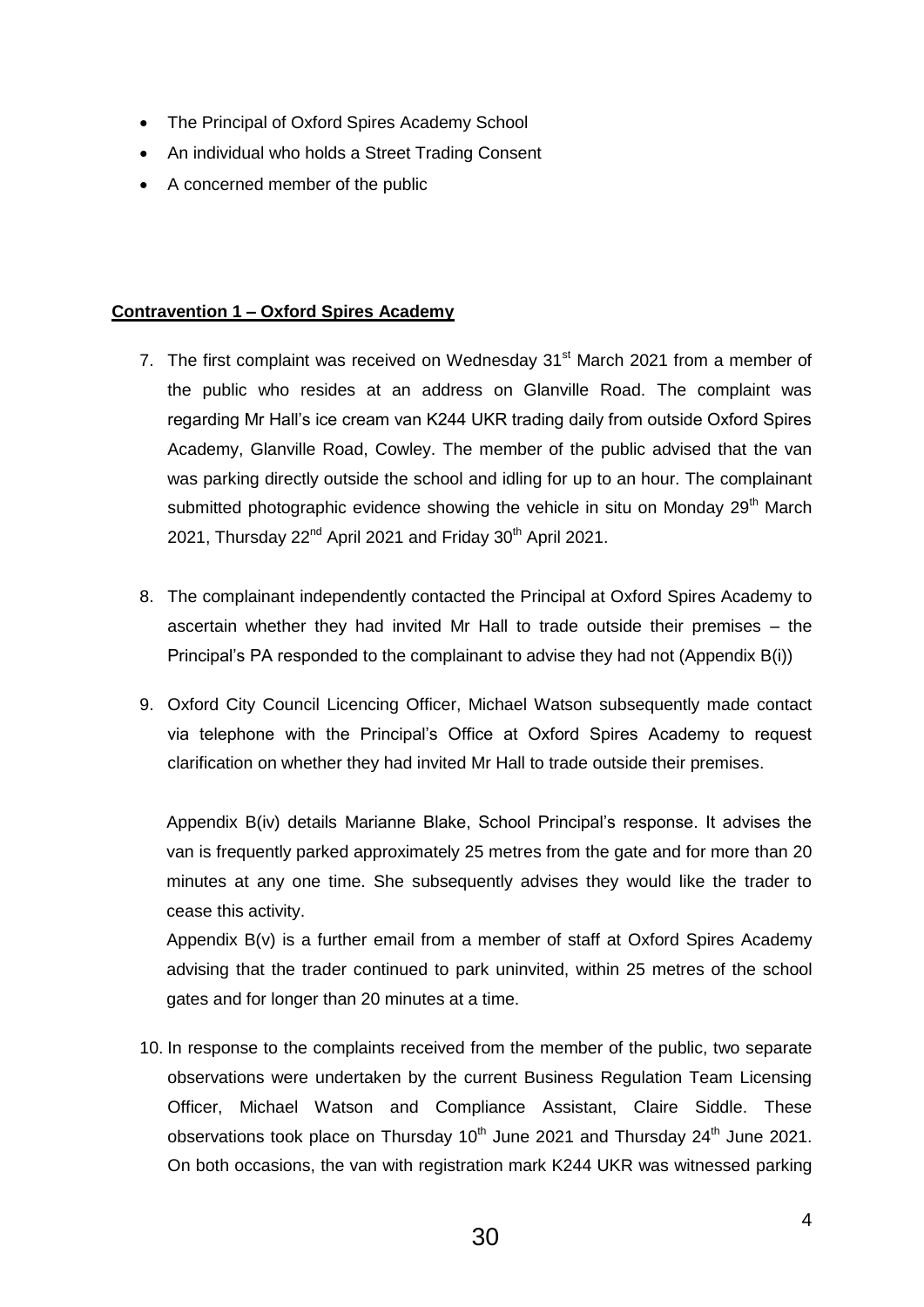no more than 50 meters from the gates of Oxford Spires Academy, and remained stationary for a period of more than 20 minutes. Statements and photographs by Michael Watson and Claire Siddle are included in Appendices B(vi) and B(vii).

11. The evidence clearly shows Mr Hall has breached the following Conditions Specific to Peripatetic Traders, to which his consent is subject.

> "33. The vehicle must not trade within 100 metres of the boundary of any school or college between the hours of 07:30 and 18:00 (without formal invitation from the establishment)."

"34. The vehicle must not wait in one location for more than twenty minutes."

### **Contravention Two – Port Meadow**

- 12. The second complaint was received on Wednesday  $7<sup>th</sup>$  April 2021 from another Street Trading Consent holder. The complaint was regarding Mr Hall's ice cream van K244 UKR trading from Port Meadow over the Easter Weekend on Fridav 2<sup>nd</sup> April 2021 and Saturday 3<sup>rd</sup> April 2021.
- 13. Mr Hall's Consent for vehicle index K244 UKR permits him to trade within the areas specified on the Consent attached as Appendix A(i) and Appendix A(ii) of this report. The Consent does not include Port Meadow.
- 14. Mr Hall has therefore breached Condition 3 under the General Conditions for Annual and Weekly Street Trading Consent.

"3. Street Trading Consent relates only to the area/site vehicle or stall specified on the Certificate of Street Trading Consent."

#### **Contravention Three – Pembroke Square**

15. The current Consent for ice cream van YP56 VVA was issued on 1<sup>st</sup> April 2021. It is valid from 1<sup>st</sup> May 2021 and will expire on 31<sup>st</sup> August 2021. Mr Hall is permitted to trade from Pembroke Square in the ice cream van with registration YP56 VVA, Monday to Sunday between the hours of 12:00 and 18:00; selling ice cream and cold drinks.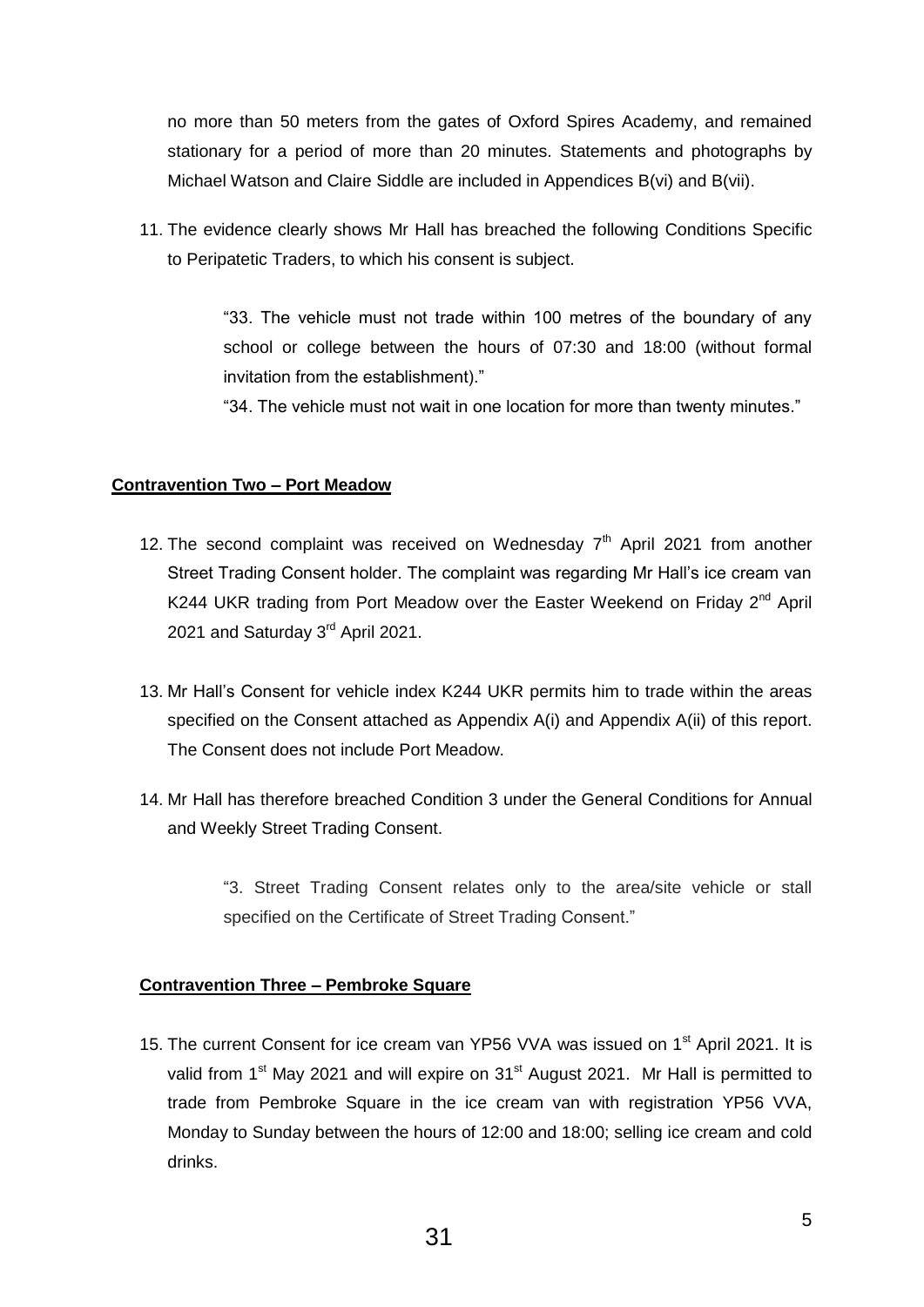- 16. These matters have been referred to the Sub Committee in accordance with paragraph 5.2 of the Policy due to a Council Officer witnessing a breach of Street Trading Consent.
- 17. On Monday  $14<sup>th</sup>$  June 2021 at 14:35 hours, a Claire Siddle witnessed a van other than YP56 VVA parked at the Pembroke Square Street Trading Pitch. The van parked, as if to trade from this Street Trading pitch was Mr Hall's van, registration K244 UKR. See Appendix D(i).
- 18. Mr Hall's Consent permits him to trade from the vehicle specified, within the area specified on the Consent found at Appendix A(iii) of this report. The Consent only permits the van with the registration mark YP56 VVA to trade from Pembroke Square, and does not authorise any other vehicle to trade from this site.
- 19. Mr Hall therefore breached Condition 3 under the General Conditions for Annual and Weekly Street Trading Consent.

"3. Street Trading Consent relates only to the area/site vehicle or stall specified on the Certificate of Street Trading Consent."

#### **History**

- 20. Prior to the breaches reported in the subheadings 'Contravention One', 'Contravention Two', and 'Contravention Three', the minutes of the General Purposes Licensing Casework Sub-Committee on Wednesday 30<sup>th</sup> May 2018 (Appendix E(i)), show that Mr Hall received a verbal warning from the previous Licensing Officer, Samantha Broome on Wednesday 14<sup>th</sup> March 2018. The warning was in relation to breaches of Conditions 3 and 33. He was also reminded of a previous verbal warning he received in 2017. He then attended a face to face appointment with Samantha Broome on Monday 30<sup>th</sup> April 2018 to discuss further reports he had breached the conditions of his Consent. He was advised his Consent was to be put before the Sub-Committee as per the Street Trading Policy.
- 21. Mr Hall attended the General Purposes Licensing Casework Sub-Committee Meeting on Wednesday 30<sup>th</sup> May 2018. The Sub-Committee discussed the matters and voiced their concern that two further breaches of the conditions of Street Trading Consent had been reported a matter of weeks after Mr Hall received a verbal warning for similar breaches. They agreed not to revoke Consent but made it clear that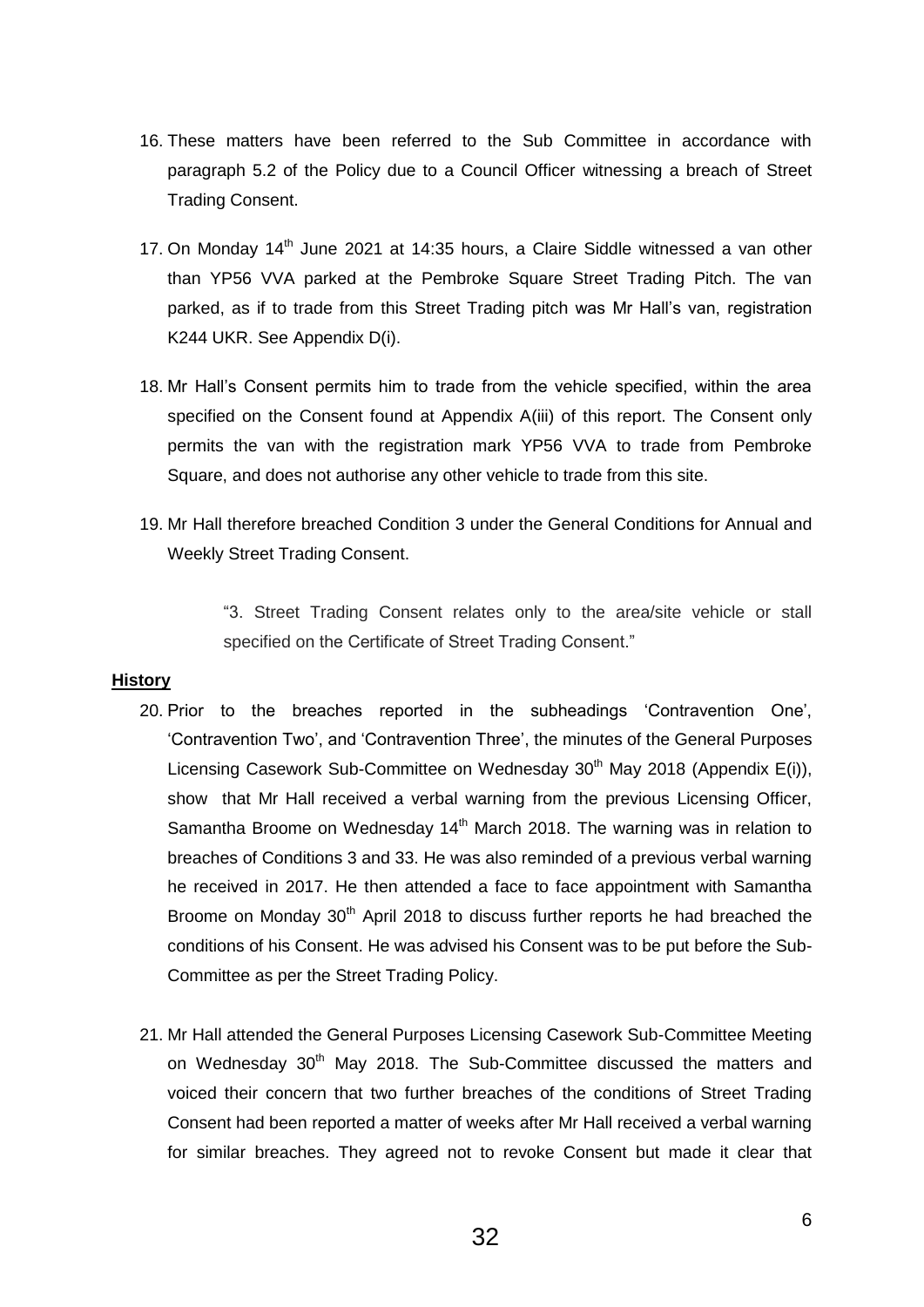should further breaches be committed, this would require Mr Hall's Consent being brought before the Sub-Committee to reconsider. See Appendix E(i).

#### **Summary and Conclusion**

- 22. As evidenced above, Mr Hall has received previous verbal warnings from a Licensing Officer, and subsequently attended a General Purposes Licensing Casework Sub-Committee meeting in 2018 in relation to similar breaches of the conditions of Street Trading Consent.
- 23. Mr Hall has a history of non-compliance and has breached conditions of the Street Trading Consents he holds in relation to vehicles K244 UKR and YP56 VVA on at least three occasions since last appearing at the Sub Committee.
- 24. Mr Hall was informed of the most recent reports and breaches in a letter sent by Michael Watson via email on  $8<sup>th</sup>$  July 2021. The letter is listed in Appendix F(i) and advises Mr Hall that the matters would be referred to a Sub-Committee Meeting for their consideration.
- 25. Mr Hall responded to Michael Watson's letter on Tuesday  $13<sup>th</sup>$  July by email see Appendix F(ii).

## **Financial Implications**

- 26. The Council collects fees for Street Trading Consents. Predicted income from Consent fees are included in the Council's budget.
- 27. Local Government (Miscellaneous Provisions) Act 1982 Schedule 4, paragraph 7 (10) states the council may remit or refund, as they consider appropriate, the whole or a part of any fee paid for the grant or renewal of the licence when a Consent is revoked.

## **Legal Implications**

28. The Sub Committee may grant a Street Trading Consent if it 'thinks fit', see paragraph 1 above. Local Government (Miscellaneous Provisions) Act 1982 Schedule 4, paragraph 7 (10) states a Street Trading Consent may be revoked at any time. A street trader cannot be said to enjoy security of tenure and there is no requirement for the Council to give compensation for the loss of any Consent (other than any refund of Consent fees paid in advance). However, any decision to revoke